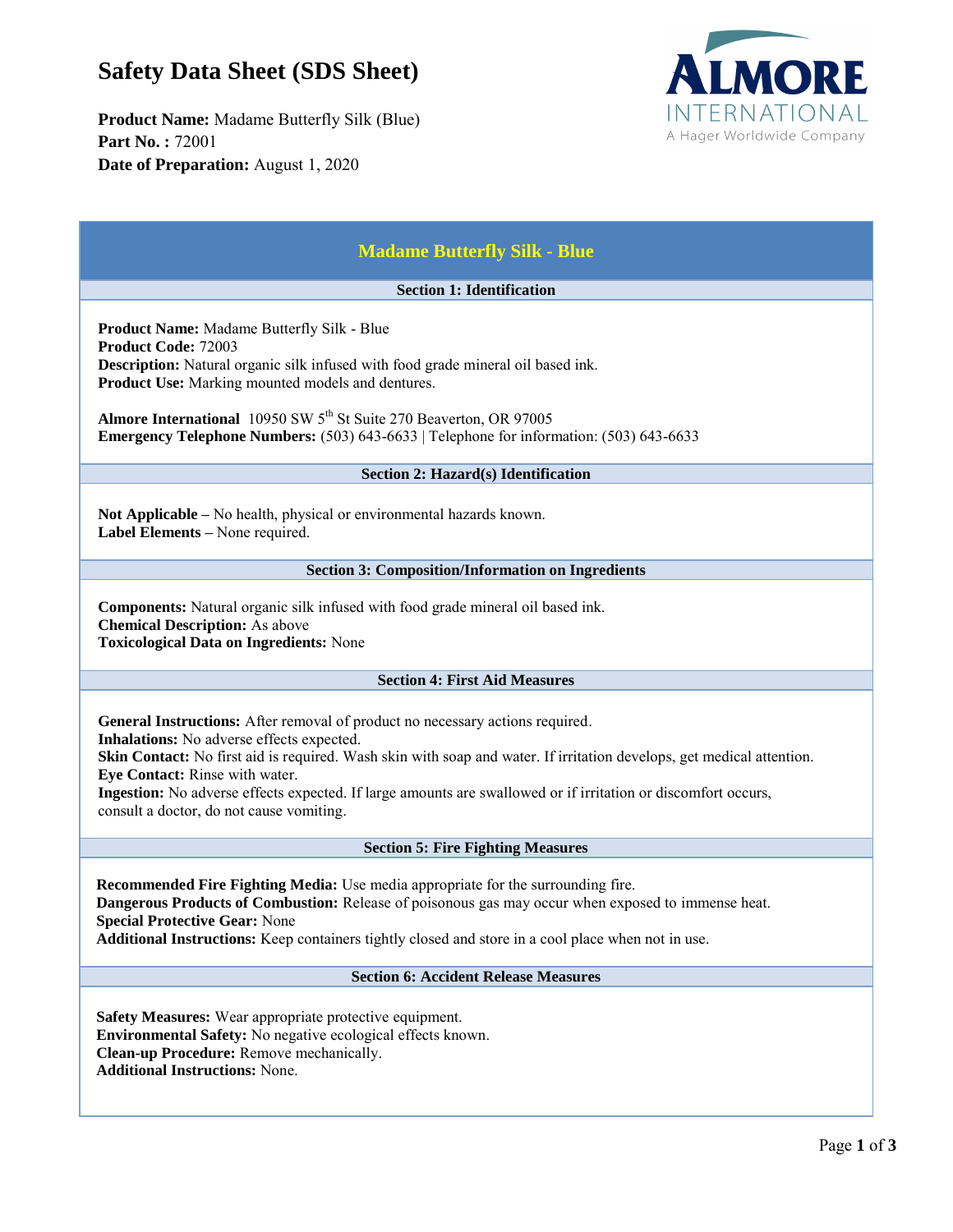|                                                                                                                                                                                                                                                                                                                                                                                                                                                                                                   | <b>Section 7: Handling and Storage</b>                                                                                                                                               |  |
|---------------------------------------------------------------------------------------------------------------------------------------------------------------------------------------------------------------------------------------------------------------------------------------------------------------------------------------------------------------------------------------------------------------------------------------------------------------------------------------------------|--------------------------------------------------------------------------------------------------------------------------------------------------------------------------------------|--|
| <b>Handling:</b> For professional dental use only. Avoid contact with eyes. Wash thoroughly after handling.<br><b>Storage:</b> Store in a cool and dry place.                                                                                                                                                                                                                                                                                                                                     |                                                                                                                                                                                      |  |
| <b>Section 8: Exposure Controls / Personal Protection</b>                                                                                                                                                                                                                                                                                                                                                                                                                                         |                                                                                                                                                                                      |  |
| <b>Engineering Controls: None.</b><br><b>Components with Specific Tolerances: None.</b><br><b>Personal Protection:</b><br><b>Respiratory protection:</b> None required.<br>Skin protection: None required, although protective gloves recommended for prolonged or repeated contact. Wash<br>hands thoroughly after handling.<br>Eye protection: Wear safety glasses if eye contact is possible.                                                                                                  |                                                                                                                                                                                      |  |
|                                                                                                                                                                                                                                                                                                                                                                                                                                                                                                   | <b>Section 9: Physical and Chemical Properties</b>                                                                                                                                   |  |
| <b>Physical State: Solid</b><br>Appearance and Odor: Blue, no odor<br>Vapor Density (Air=1): Not applicable<br>Specific Gravity (H2O=1, at 4 °C): 0.9<br>Danger of Explosion: None                                                                                                                                                                                                                                                                                                                | Water Solubility: Insoluble in cold water<br>pH: Not Applicable<br>Viscosity: Not Applicable<br>% Volatile: Not applicable for prescribed use<br><b>Additional Information: None</b> |  |
| <b>Section 10: Stability and Reactivity</b>                                                                                                                                                                                                                                                                                                                                                                                                                                                       |                                                                                                                                                                                      |  |
| <b>Stability:</b> Stable at room temperature in closed containers under normal storage and handling conditions.<br>Polymerization: Hazardous polymerization will not occur.<br><b>Chemical stability: Stable.</b><br>Possibility of hazardous reactions: Not expected to be reactive.<br>Conditions to avoid: Keep away from ignition sources.<br>Hazardous decomposition products: Thermal decomposition may produce carbon and nitrogen oxides.<br><b>Section 11: Toxicological Information</b> |                                                                                                                                                                                      |  |
| No known evidence of adverse effects from available information.<br>Carcinogenicity: IARC, NTP, and OSHA do not list any components as carcinogens.                                                                                                                                                                                                                                                                                                                                               |                                                                                                                                                                                      |  |
| <b>Section 12: Ecological Information</b>                                                                                                                                                                                                                                                                                                                                                                                                                                                         |                                                                                                                                                                                      |  |
| No Known evidence of adverse effects from available information.                                                                                                                                                                                                                                                                                                                                                                                                                                  |                                                                                                                                                                                      |  |
| <b>Section 13: Disposal Considerations</b>                                                                                                                                                                                                                                                                                                                                                                                                                                                        |                                                                                                                                                                                      |  |
| <b>Disposal:</b> Dispose in accordance with all national and local regulations.                                                                                                                                                                                                                                                                                                                                                                                                                   |                                                                                                                                                                                      |  |
| <b>Section 14: Transport Information</b>                                                                                                                                                                                                                                                                                                                                                                                                                                                          |                                                                                                                                                                                      |  |
| <b>DOT Transportation: Non-Regulated</b>                                                                                                                                                                                                                                                                                                                                                                                                                                                          |                                                                                                                                                                                      |  |
| <b>Section 15: Regulatory Information</b>                                                                                                                                                                                                                                                                                                                                                                                                                                                         |                                                                                                                                                                                      |  |
| <b>US Federal Regulations:</b><br>Comprehensive Environmental Response and Liability Act of 1980 (CERCLA): Not listed.<br>SARA 311/312 Codes: No hazard categories identified.<br>SARA Toxic Chemical (40 CFR 372.65): No components were identified.<br>State Regulations: This product is not known to contain any components for which the State of California has found<br>to cause cancer, birth defects or other reproductive harm.                                                         |                                                                                                                                                                                      |  |